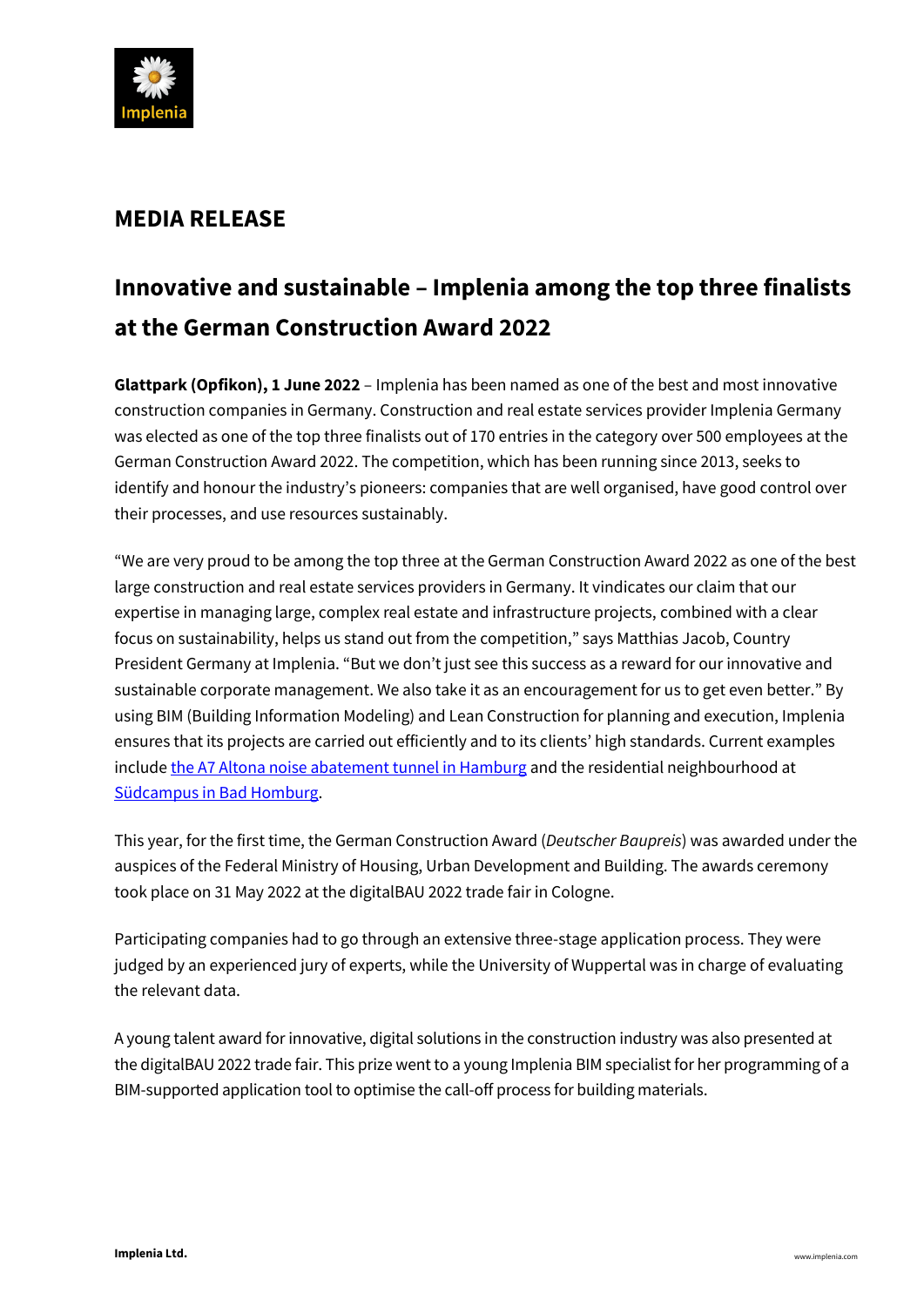

The winners of the 2022 German Construction Award (left to right): Holger Oberhauser, Zech Bau (1st place), Michaela Schriever, Wolff & Müller (3<sup>rd</sup> place), Dr. Matthias Jacob, Implenia (2<sup>nd</sup> place) (image: ©Implenia).

#### **Contact for media:**

Corporate Communications, T +41 58 474 74 77[, communication@implenia.com](mailto:communication@implenia.com)

#### **Contact for Investors and Analysts:**

Investor Relations, T +41 58 474 35 04, [ir@implenia.com](mailto:ir@implenia.com)

### **Dates for investors:**

17 August 2022: Interim results 2022, Analysts' and Media Conference 1 March 2023: Annual results 2022, Analysts' and Media Conference

As Switzerland's leading construction and real estate service provider, Implenia develops and builds homes, workplaces and infrastructure for future generations in Switzerland and Germany. It also offers tunnelling and related infrastructure projects in further markets. Formed in 2006,